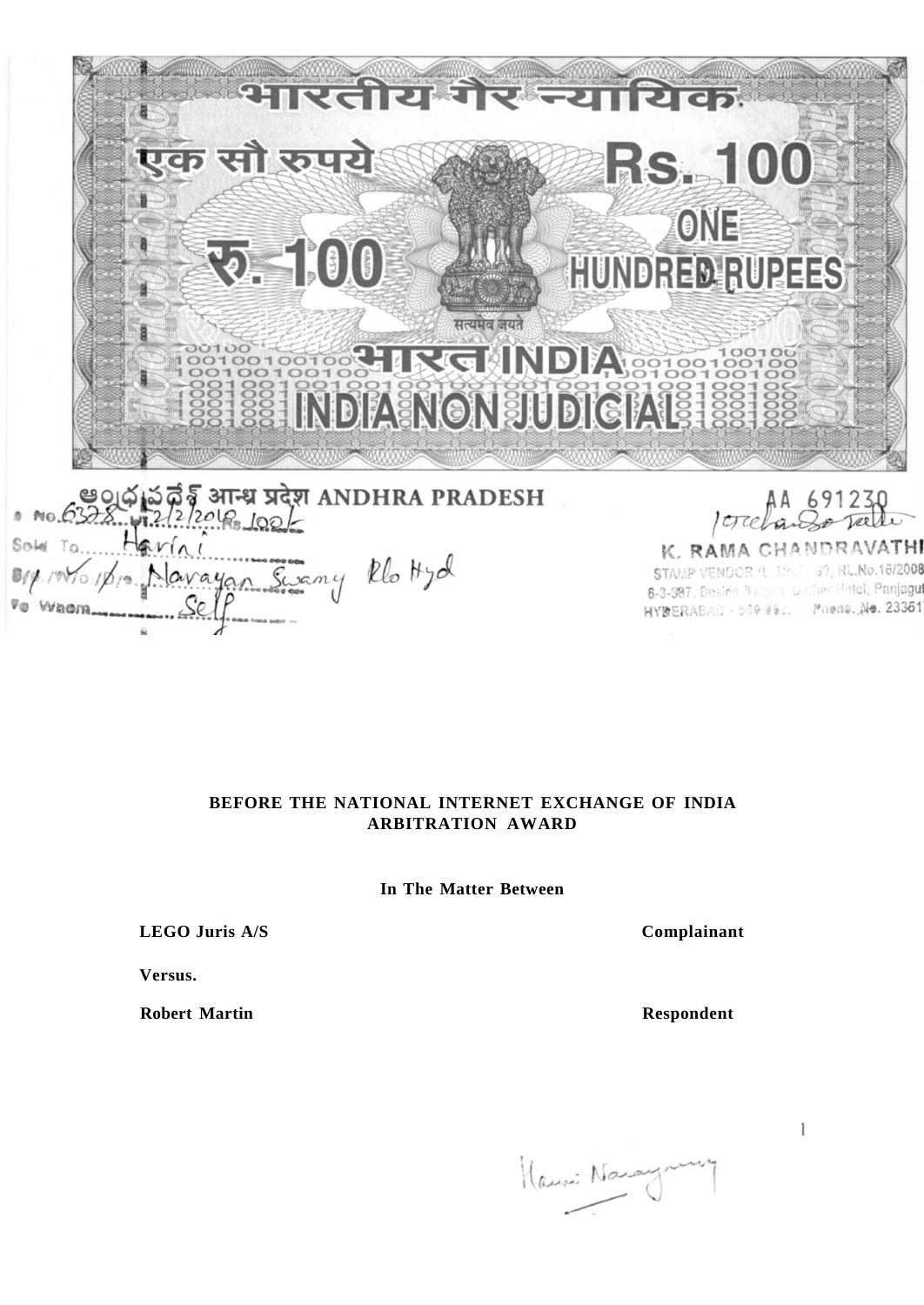## **1. The Parties**

The Complainant. Lego Juris A/S is a Swiss corporation and is represented in these proceedings by M/s Lal Lahiri and Salhotra of India.

The Respondent is Robert Martin of the United States of America.

## 2. **The Domain name, Registrar and Policy**

This Arbitration pertains to a dispute regarding the domain name <lego.co.in>. The registrar for the disputed domain name is [Name.com L](http://Name.com)LC.

The Arbitration Proceeding is conducted in accordance with the **Arbitration** and Conciliation Act of 1996 (India), the current .IN Domain Name Dispute Resolution Policy (the **"INDRP** Policy"), and the INDRP Rules of Procedure (the "Rules").

## **3. Procedural History**

The sole arbitrator appointed in the case is Mrs. Harini Narayanswamy. The Arbitrator has submitted the Statement of Acceptance and Declaration of **Impartiality** and Independence, in compliance with the Rules.

The Arbitrator received the hard copy of the Complaint from the .IN Registry on January 2, 2010. On January 4, 2010 the Arbitrator transmitted by email a notification of commencement of the arbitration proceedings to the Respondent under paragraph 5 (c ) of the INDRP Rules, and copies by email to other interested parties to the dispute.

The Respondent was given twenty-one days time from the date of the notification to file a Response. The Respondent did not file a formal response in these proceedings. The Arbitrator proceeds under paragraph 11 of the Rules, to determine the case on its merits based on the submissions made by the Complainant and the documents on record.

### **Factual Back ground**

The Complainant is a leading toy manufacturer that markets its products in several countries and uses the trademark LEGO in connection with its products. It owns numerous trademark registrations in several countries and its Indian trademarks are:

| <b>TRADEMARK</b> | <b>REGISTRATION</b><br><b>NUMBER</b> | <b>CLASS</b> | GOODS                                                               | DATE OF<br><b>REGISTRATION</b> |
|------------------|--------------------------------------|--------------|---------------------------------------------------------------------|--------------------------------|
| <b>LEGO</b>      | 293298                               | 28           | Games and<br>Playthings<br>(not being<br>ordinary<br>playing cards) | January 3, 1974                |

Harris Normagement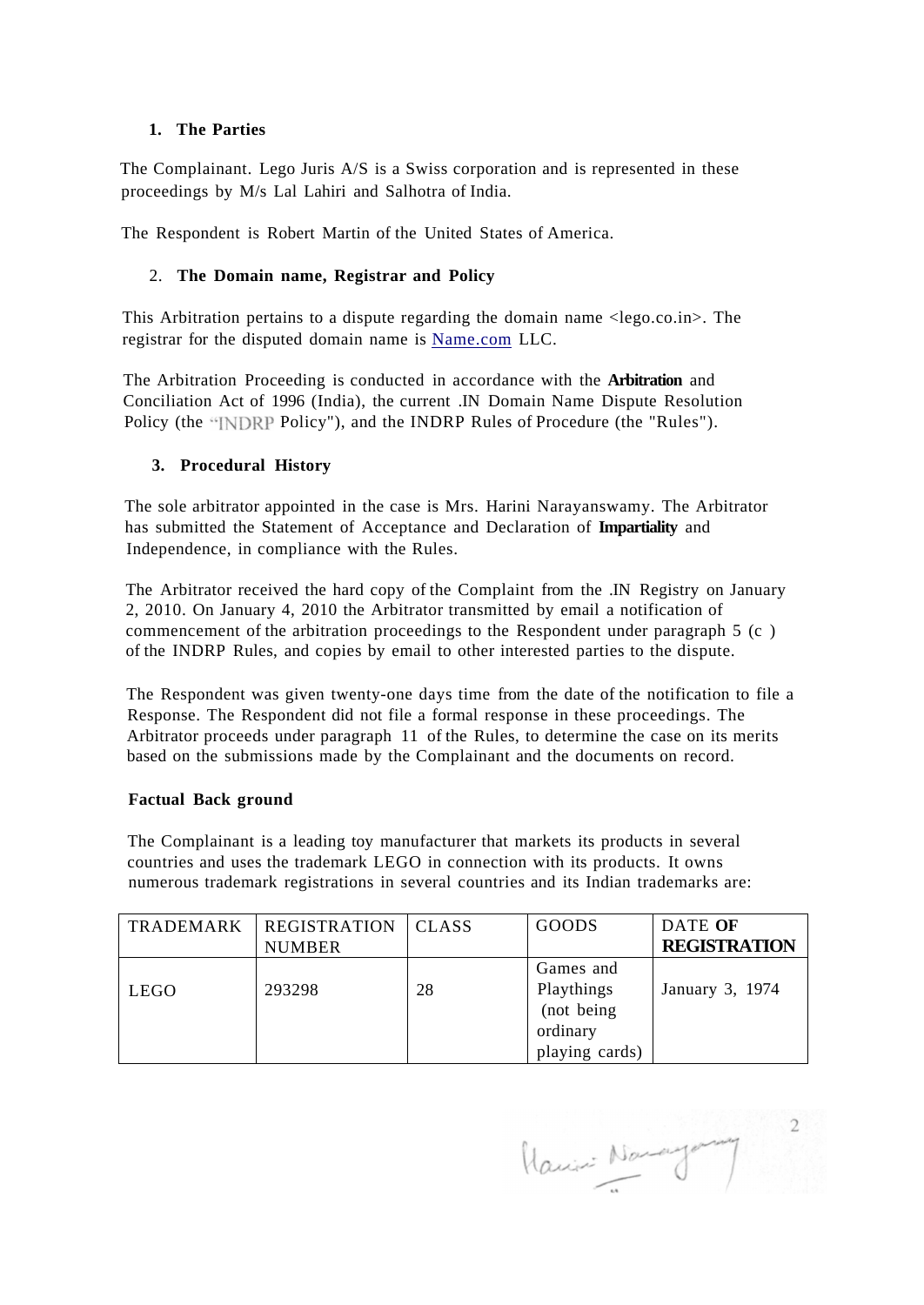| LEGO<br>240430 | 28<br><b>CALCULAR</b> | Games and<br>Playthings<br>(Not being)<br>ordinary<br>playing cards) | February 7, 1967 |
|----------------|-----------------------|----------------------------------------------------------------------|------------------|
|----------------|-----------------------|----------------------------------------------------------------------|------------------|

The Complainant owns about one thousand domain names that include and incorporate its LEGO mark.

## **4. Parties contentions**

#### **A. Complainant**

The Complainant states that word LEGO was coined by its founder Mr. Ole Kirk Christiansen in the year 1932 by combining the first two letters of the Danish words "LEG" and "GOT" which means, *"play well".* The word "LEGO" in Latin means, " I *put together".* Presently. **LEGO** is a well-known trademark associated with good quality toys manufactured and sold by the Complainant and is part of the Complainant's corporate name and its distinctive style of trading. The artistic work of the Complainant's logo containing the word LEGO was created 1972, the copyright for it vests with the Complainant.

The Complainant states it sells its goods in more than 130 countries around the world and is the registered proprietor of the LEGO trademark in numerous countries including Denmark. Australia, Switzerland. Jordan. Indonesia, Britain. It has filed a representative selection of copies of its trademark registrations in different countries including India and copies of invoices of its goods sold in India for the period 1996 to 2001. Figures of its worldwide turnover for the period 2004 - 2008 and expenses for promoting its LEGO brand for the years 2004 - 2008 have also been filed.

The Complainant has filed copies of articles, advertisements, brochures and print outs from its website at <lego.com> as evidence of the popularity of its mark and its products. The Complainant states it has zealously protected its mark and has filed copies of court judgments and decisions that have recognized the fame, goodwill and reputation associated with its mark. The Complainant claims that due to its continued use of the **LEGO** mark since the year 1934. it has acquired substantial reputation and its mark can be termed a well-known brand. Its main website at <lego.com> was created on Aug 22, 1995. which it uses for selling and advertising its products.

The Complainant states that when it came to know of the disputed domain name in October 2009. it sent a Cease and Desist letter dated November 11, 2009 to the Respondent by courier and email. The courier company did not find the address mentioned in the Whois database, but the Respondent sent an email response that states:

*" We tire very sorry to offend your client, but we just think the domain might he valuable when we register it. we would make some concession as our regrets.* 

Harini Naraymong 3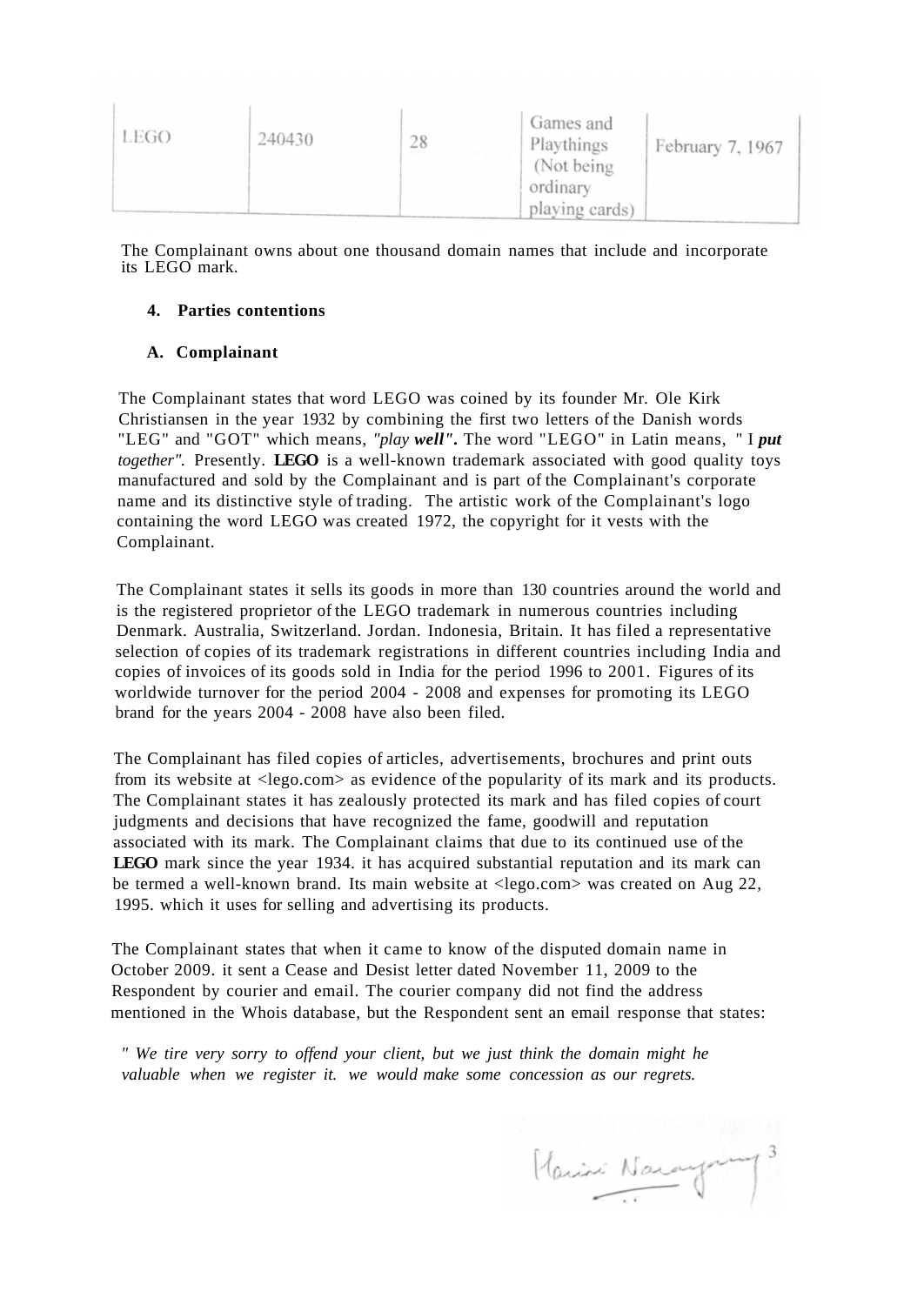*" we are very sorry to offend your client, but we just think the domain might be valuable when we register it. we would make some concession as our regrets, please to convey the means. I hope we can find one win-win solution friendly and benefit for both of us."* 

The Complainant states the disputed domain name is confusingly similar to its trademark LEGO for which it has provided registration certificates as *prima facie* evidence of its validity. Its domain name <lego.com> is distinctive and the Complainant owns one thousand other domain names with its LEGO mark. The disputed domain name incorporates the mark in its entirety and is therefore substantially and phonetic similar to its mark except for the top level domain (TLD) extension ".co.in".

The Complainant argues that the Respondent has no rights or legitimate interests in the disputed domain name as he has no relationship with the Complainant's business and is not authorized or licensed to use the mark, nor is he known by the disputed domain name. The Complainant's use of its mark dates back to 1934 and its website was constructed in 1994. whereas the Respondent's registered the domain name in 2009. The Respondent is based in USA and appears to have no links with India and is not using the disputed domain name for legitimate fair use purposes, but uses it to bait the Complainant's customers. The Respondent must bring evidence before the forum to show that the disputed domain name is used in a manner that satisfies factors enumerated in the *OKI Data Americas Inc. v ASD Inc.* WIPO Case No D2001 -0930 case to establish any rights.

**The** disputed domain name was registered and is used in bad faith, states the Complainant, as it creates a likelihood of confusion with the Complainant's mark as to its source, sponsorship, affiliation or endorsement and exploits the fame associated with its **LEGO** mark, which is likely to mislead consumers and tarnish its well-known mark. The website linked to the disputed domain name has sponsored links from which the Respondent attempts to attract Internet users to generate unjustified revenue. The Respondent's email reply to the Complainant's letter shows his intention to extract money, states the Complainant. The disputed domain name generates traffic and revenue based on the good will and fame associated with its LEGO trademark and is likely to disrupt its business as it diverts users seeking information relating to Complainant to its competitors and prevents the Complainant from reflecting its mark in a corresponding domain name. The Complainant therefore requests for transfer of disputed domain name and for the costs of the proceedings.

### **1. Discussion and Findings**

Under the .IN Policy, the Registrant of the domain name is required to submit to a mandatory Arbitration proceeding in the event that a Complaint is filed in the .IN Registry, in compliance with the .IN Policy and the INDRP Rules.

The .IN Policy, Paragraph 4 requires the Complainant, to establish the following three elements:

Harin Naragony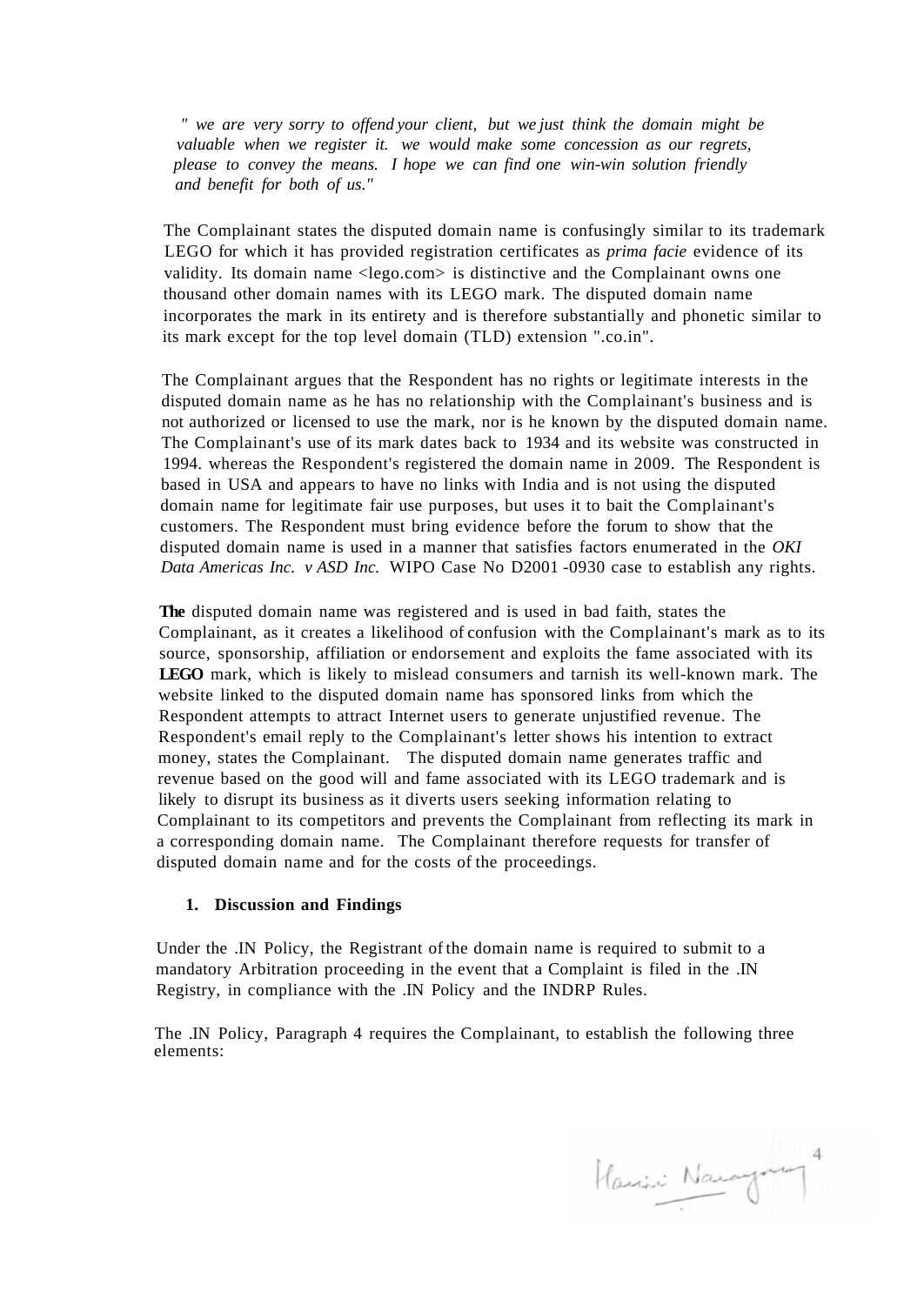- (i) The domain name is identical or confusingly similar to a name, trademark or service mark in which the Complainant has rights, and
- (ii) The Respondent has no rights or legitimate interests in respect of the domain name: and
- (iii) The Respondent's domain name has been registered and is being used in bad faith.

#### **Identical or Confusingly Similar**

The first element requires the Complainant to prove that the domain name registered by the Respondent is identical or confusingly similar to a mark in which it has rights.

The Arbitrator finds the Complainant has provided ample evidence demonstrating its registered rights in the LEGO trademark. The Complainant has also furnished documents showing use of its LEGO mark in India and articles and media coverage regarding its international fame. It has established its prior adoption of the LEGO mark and its use for a period of about eight decades.

The disputed domain name incorporates the LEGO trademark in its entirety. It is well recognized that incorporating a trademark in its entirety, particularly if the mark is an internationally well-known mark, is sufficient to establish that the domain name is identical or confusingly similar to the Complainant's registered mark. See for instance *Viacom International Inc. v. MTV ALBUMS- Mega Top Video Albums Peter Miadshi.*  WIPO Case No.D2002-0196, and also see INDRP decision regarding the SONYERRISION mark.

Accordingly, the Arbitrator finds that the disputed domain name  $\langle lego.co.in\rangle$  is identical and confusingly similar to the Complainant's trademarks except for the TLD  $_{\infty}$  co.in " identifier. The TED can be disregarded for purposes of assessing similarity of the domain name to the trademark see INDRP decision INDRP/118 ( November 26, 2009) pertaining to domain name <starbucks.co.in>,

For the reasons discussed, the Arbitrator finds that the disputed domain name <lego.co.in> is confusingly similar to the Complainant's LEGO trademark

#### **Rights and Legitimate interests**

The second element requires the Complainant to show that the Respondent has no rights and legitimate interests in the disputed domain name.

'available at [http://www.inregistry.in/Polieies/DisputeCaseDecisions\(](http://w%5ew.inre%5estrv.in/Polieies/t)iSPuteCaseDecisinn)last visited on Febuary 14. 2010).

Hanin Nanayang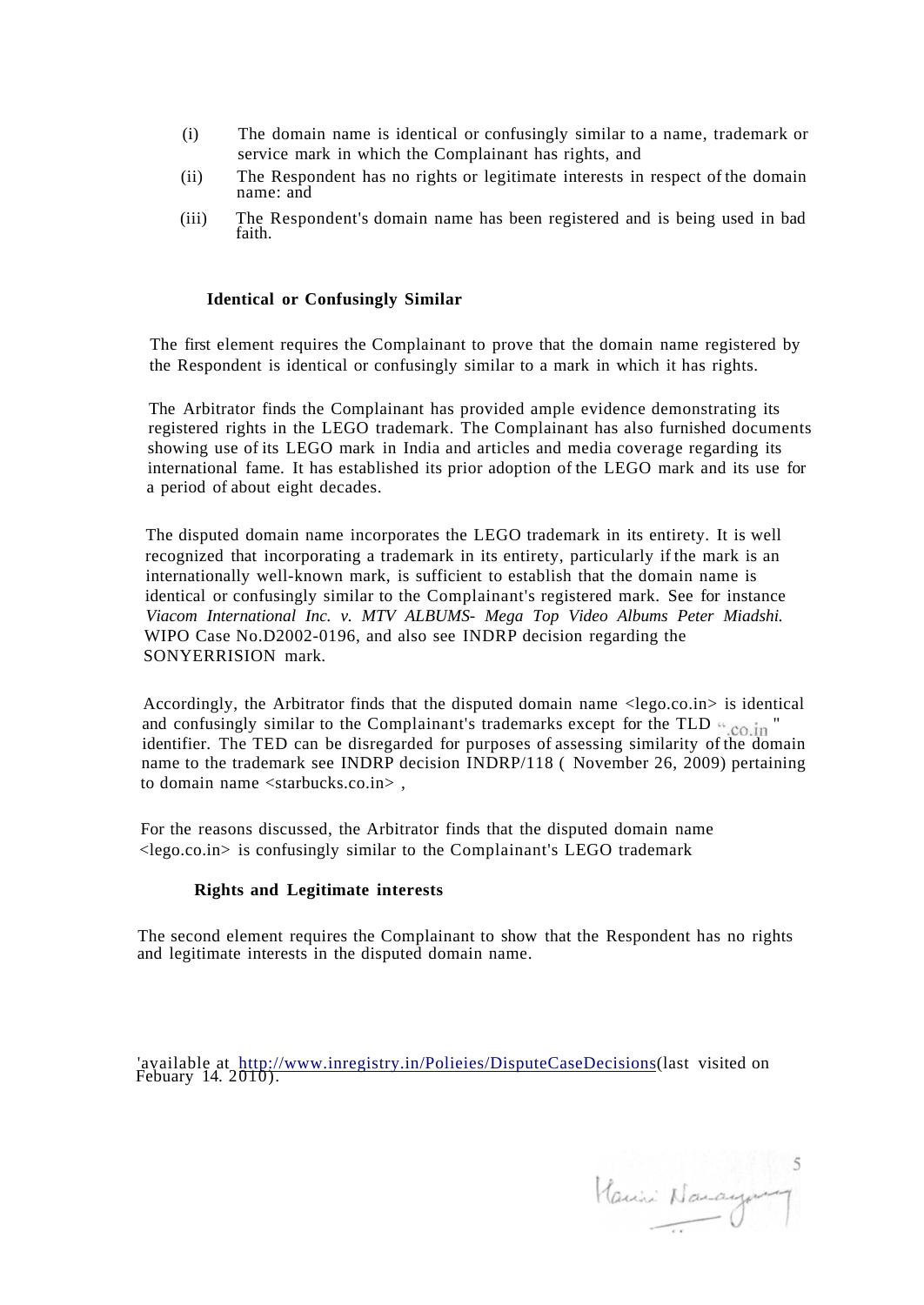The Complainant has asserted that it has not authorized the Respondent to use its marks in any manner and has no relationship with the Complainant's business. Under paragraph 7 of the Policy, the registrant's rights can be found from the material on record, if (i) before notice of the dispute, the registrant had used or made demonstrable preparations to use the domain name in connection with a *bona fide* offering of goods or services or (ii) the Registrant (as an individual, business organization) has been commonly known by the domain name, or (iii) The Registrant is making legitimate, non commercial or fair use of the domain name without intent for commercial gain. The Arbitrator finds there is no evidence on record to show that Respondent is known by the disputed domain name or that he has used the disputed domain name in connection with a *bona fide* offering of goods or has any rights in the disputed domain name.

The Complainant has submitted printouts of the Respondent's websites and its featured links, which redirects Internet users to other sites. The use of the disputed domain name by the Respondent using the Complainant's well known trademark to redirect Internet users to other websites is not a *bona-fide* use and does not confer rights or legitimate interests; See *Factory Mutual Insurance Company* v. *Rhianna Leatherwood* WIPO Case No.D2009- 0144. The Arbitrator finds merit in the Complainant's arguments that the Respondent has registered the disputed domain name, based on its trademark value, in order to generate Internet traffic to derive income; and such use is not recognized as *bona fide* use under the Policy.

The Arbitrator finds the Respondent has no rights or legitimate interests in the disputed domain name.

#### **Bad Faith**

Under the INDRP Policy the Complainant is required to prove that the domain name was registered and is being used in bad faith.

Under paragraph 6 (iii) of the Policy, if the registrant has used the domain name to intentionally attract Internet users to the Registrant's website or other online location by creating a likelihood of confusion with the mark, it is considered evidence of bad faith. The Arbitrator finds that the Respondent has registered the domain name with knowledge of the Complainant's trademark and uses it with the intention of attracting Internet users to its website.

Given the distinctiveness of the Complainant's mark it is reasonable to infer that the Respondent has registered the domain name with full knowledge of the Complainant's marks and uses it for the purpose of misleading and diverting Internet traffic. Where a domain name is found to have been registered with an intention to attract Internet users by exploiting the fame of a well-known trademark, it constitutes bad faith registration; See for instance *Ferrari S.p.A v. American Entertainment Group. Inc.* WIPO Case No.D2004-0673.

Harini Nacaynaug